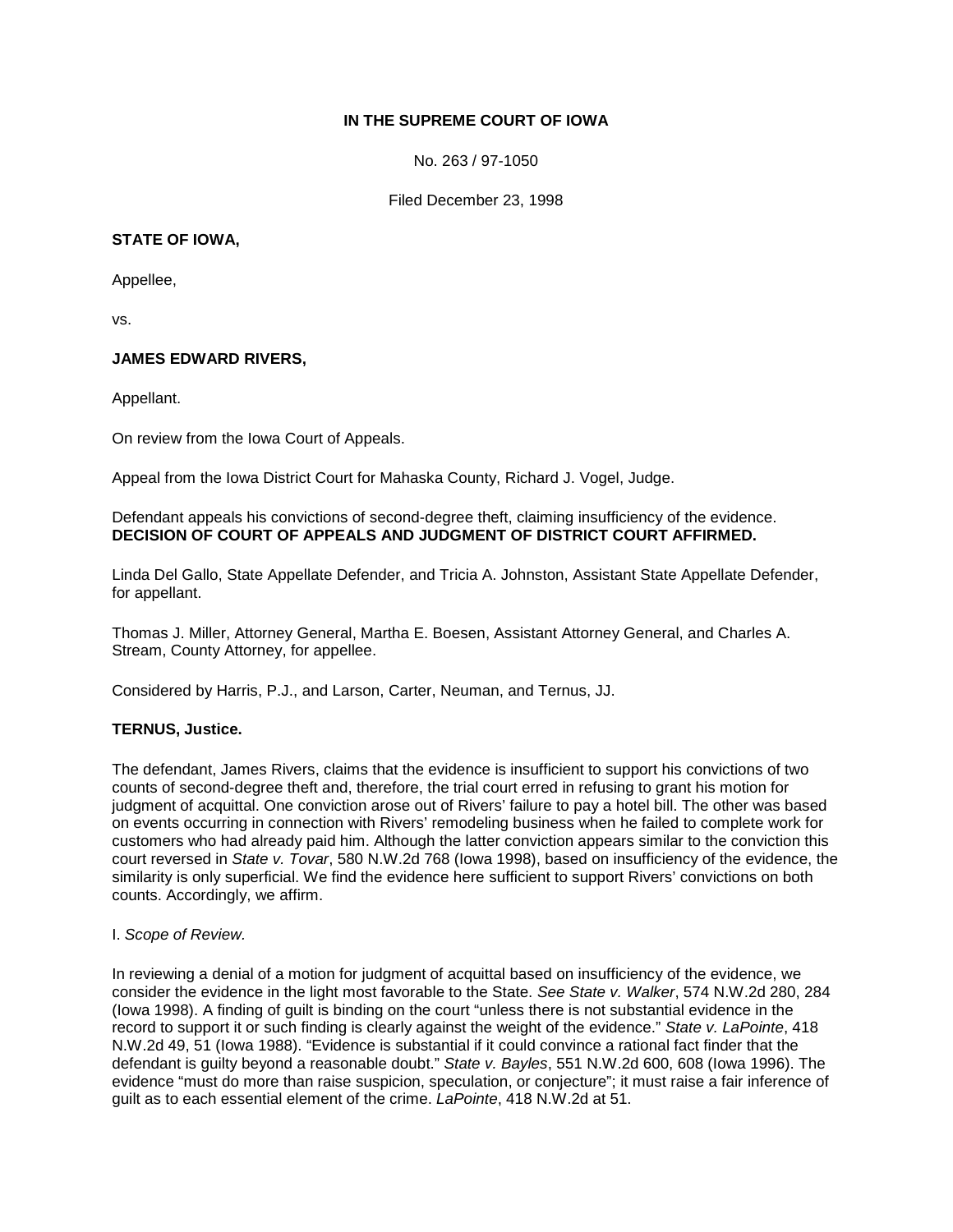#### II. *Background Facts and Proceedings.*

Rivers was charged with second-degree arson in connection with a fire at his rental residence, *see* Iowa Code §§ 712.1, .3 (1995), second-degree theft based on his failure to pay a hotel bill at the Red Carpet Inn, *see id.* §§ 714.1(3), .2(2), and first-degree theft with respect to obtaining funds from customers without completing the promised work, *see id.* §§ 714.1(3), .2(1)*.* The evidence at trial, viewed in a light most favorable to the State, revealed the following events giving rise to these charges.

Rivers was a self-employed home remodeling contractor. He ran his business out of his home in Oskaloosa, Iowa. Between September 1995 and January 1996, Rivers contracted for at least six remodeling jobs in the Oskaloosa area in which he took down payment money and never completed the work. In many cases, Rivers would begin the job, reach a certain point (generally when he had done about 50-60% of the work), request the balance or a portion of the contract payment, receive it and then, prior to completion of the job, fail to return. On February 2, 1996, Rivers filed a chapter 13 bankruptcy petition, his fourth bankruptcy petition in thirteen months[.\[1\]](http://www.iowacourts.gov/About_the_Courts/Supreme_Court/Supreme_Court_Opinions/Recent_Opinions/19981223/97-1050.asp?Printable=true#fn1)

On the same day as the bankruptcy filing, Rivers' rented home was severely damaged in a suspicious fire. Rivers had rental insurance coverage and so, after the fire, an insurance adjuster contacted him at the Traveler's Budget Inn where he and his family were staying. The adjuster set up a \$500 account at Walmart so the Rivers family could purchase some necessities. In addition, Rivers was given a \$5000 advance payment that the adjuster said was to be used for the family's immediate expenses. (The policy limit for additional living expenses was \$5500.)

Within a few days of the advance payment, Rivers asked for additional money from the insurer. By this time, however, the fire was being investigated as a potential arson. The adjuster refused to make a second advance and told Rivers that no further advances would be made and any temporary living expenses would have to be paid out of the initial \$5000 advance. When the Budget Inn called the adjuster concerning payment of Rivers' bill, the adjuster informed the hotel that the insurer would not pay the bill, that Rivers had been given a \$5000 advance, and that the hotel would have to collect the bill from Rivers. (There was testimony that it is customary in such situations for the insured to pay the hotel and be reimbursed by the insurer.)

The Rivers family stayed at the Budget Inn from February 2 through February 14, 1996. Prior to leaving, Rivers made one payment of \$416 and requested that the balance of \$257 be billed to the Red Cross of Mahaska County. (The Red Cross did cover this expense.)

After the family left the Budget Inn, they moved into the Red Carpet Inn. Initially, because of the circumstances of the fire, the hotel agreed to provide two large rooms to the Rivers family at a discounted rate. Rivers' wife gave the hotel a check for several nights rent. A few days later, however, Rivers showed the hotel the insurance policy provision providing coverage for temporary living expenses; Rivers asked to have his check returned and requested that the hotel bill the insurance company directly. Rivers and the hotel also agreed that the insurer would be billed at the full rate, rather than the original discounted rate.

The Rivers family stayed at the Red Carpet Inn for seventeen days. They left without checking out, without informing anyone where they were going, and without paying their bill. After several days, the hotel decided the Rivers family was not returning; the hotel cleaned out their rooms, which still contained clothes and a refrigerator full of food. The Red Carpet Inn submitted the bill for the Rivers' stay to the insurer, but the insurer refused to pay.

As noted earlier, Rivers was charged with second-degree arson, second-degree theft, and first-degree theft. The jury acquitted Rivers of the arson charge, but found him guilty of two counts of second-degree theft, one based on the Red Carpet Inn bill and one based on the unperformed remodeling jobs. Rivers appealed, challenging the sufficiency of the evidence to support his convictions. The case was transferred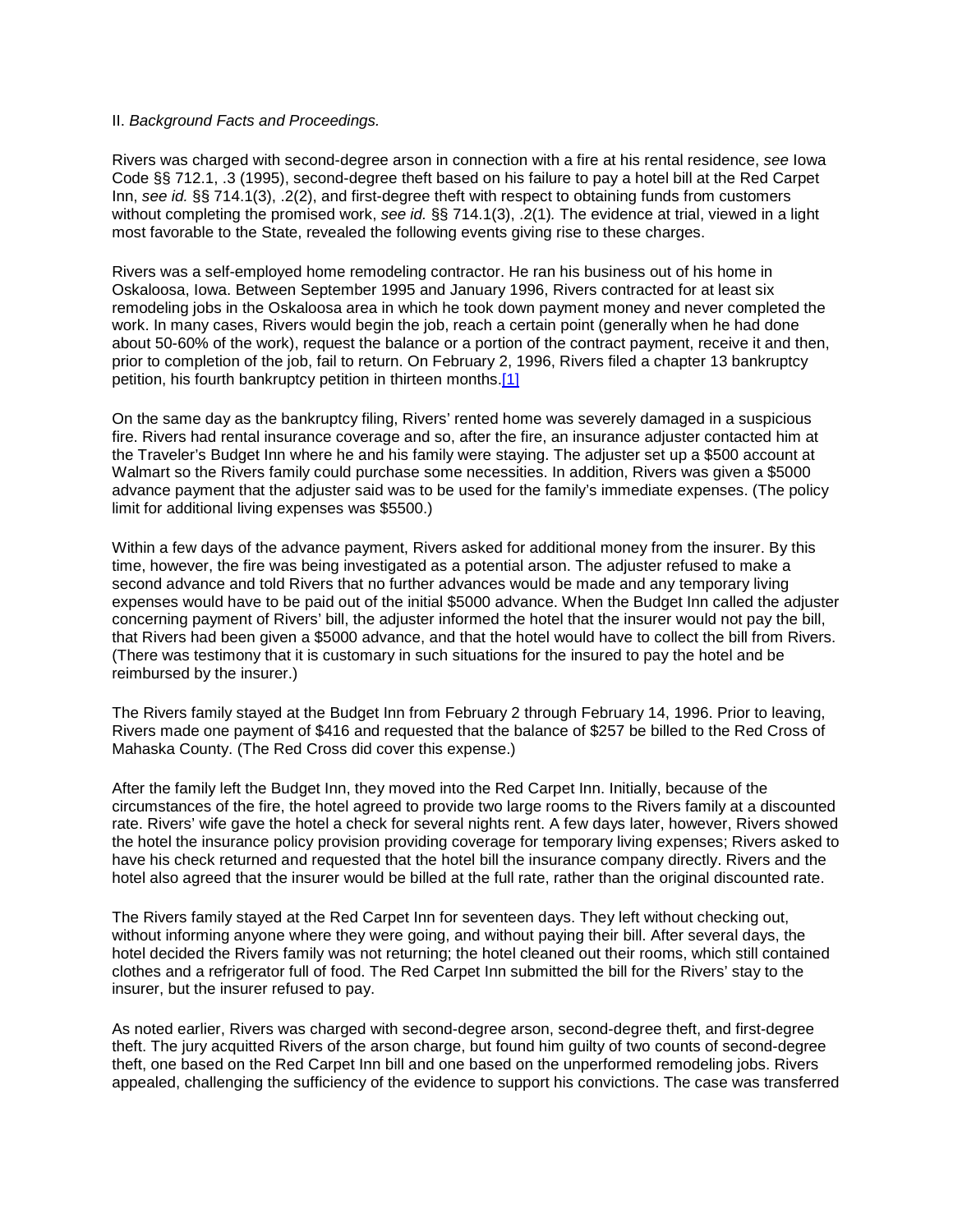to the Court of Appeals, where the convictions were affirmed. We granted Rivers' petition for further review.

III. *Crime of Second-Degree Theft.*

Rivers was convicted of theft by deception, a crime defined in Iowa Code section 714.1(3):

A person commits theft when the person does any of the following:

. . . .

3. Obtains the labor or services of another, or a transfer of possession, control, or ownership of the property of another, or the beneficial use of property of another, by deception.

The word "deception," as used in section 714.1(3), has been statutorily defined. In this case, we are concerned with only one alternative of the definition: "knowingly . . . [p]romising payment, the delivery of goods, or other performance which the actor does not intend to perform or knows the actor will not be able to perform." Iowa Code § 702.9(5). Such intent or knowledge must exist at the time the defendant makes the promise of payment, delivery, or performance. *See State v. Hogrefe*, 557 N.W.2d 871, 879 (Iowa 1996).

Rivers claims there was insufficient evidence that he did not intend to pay his hotel bill or perform the promised work for his customers, or that he knew he would be unable to pay or perform. In examining the evidence of intent in the record, we keep in mind some basic principles applicable to theft by deception. The mere fact of nonpayment or a failure to perform will not support a finding of intent. *See* Iowa Code § 702.9(5) ("Failure to perform, standing alone, is not evidence that the actor did not intend to perform."); *Hogrefe*, 557 N.W.2d at 878. On the other hand, intent to deceive may be shown by circumstantial evidence. *See State v. Comes*, 245 Iowa 485, 491, 62 N.W.2d 753, 756-57 (1954).

# IV. *Theft Conviction Based on Unpaid Hotel Bill.*

Our review of the trial record reveals adequate evidence from which the jury could infer that Rivers did not intend to pay for the hotel rooms. Although Rivers claims that he believed the insurance company would pay his hotel bills based on his insurance coverage for additional living expenses, the adjuster testified that he unequivocally told Rivers before Rivers registered at the Red Carpet Inn that Rivers had to pay the hotel bill from the advance he had already been given. In fact, it was after the first hotel was informed by the insurer that Rivers was personally responsible for the hotel expenses that Rivers moved his family to a new, unsuspecting hotel. Once there, the family stayed for seventeen days and then left without checking out. Moreover, their abandonment of the premises without removing all their clothes and food left a false impression that they were coming back. From this conduct the jury could have inferred that Rivers was attempting to delay any suspicion on the part of the hotel that they were skipping out on their bill. Finally, Rivers left no forwarding address where the bill could be sent and he never filed a claim with the insurance company for the Red Carpet Inn bill.

The inference of intent that can be drawn from these circumstances is validated by the theft-by-deception statute which provides:

> Where the compensation for goods and services is ordinarily paid immediately upon the obtaining of such goods or the rendering of such services, the refusal to pay or leaving the premises without payment or offer to pay or without having obtained from the owner or operator the right to pay subsequent to leaving the premises gives rise to an inference that the goods or services were obtained by deception.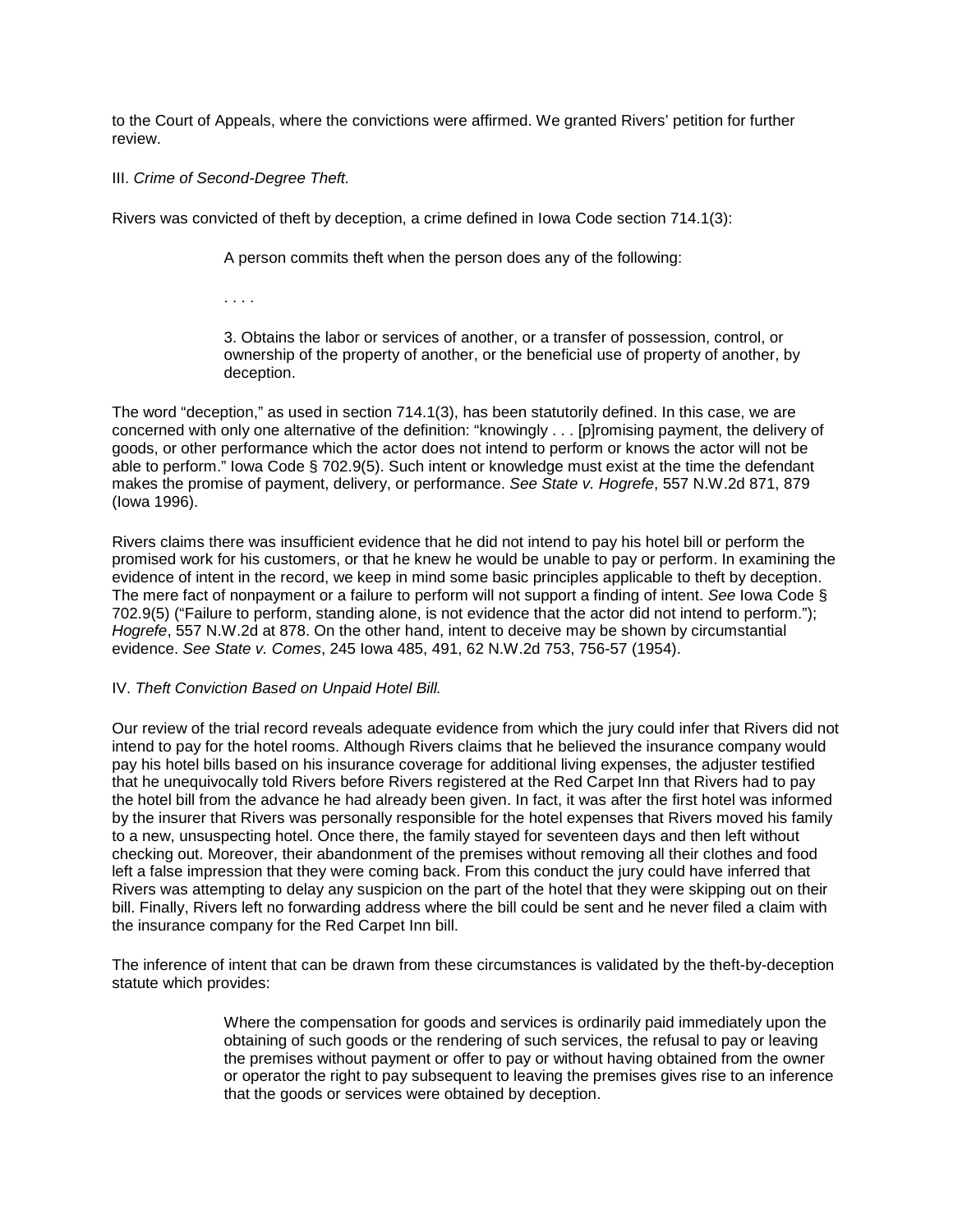Iowa Code § 714.1(3). Not only did Rivers fail to pay the hotel bill upon leaving, as is customary, he did not leave any forwarding address where the bill could be sent. The only evidence that he made any arrangements for later payment is the fact that he had earlier given the hotel the name and address of his insurance company. But the jury could have readily concluded that this information was given, not to facilitate payment of the bill (since Rivers had been told by the insurance company that it would not pay the bill), but rather was part of Rivers' scheme to obtain rooms for his family without spending any of the advance he had already received.

We conclude the evidence was sufficient to convince a rational trier of fact that Rivers rented the rooms without any intent to pay for them. Therefore, the trial court correctly denied Rivers' motion for judgment of acquittal on this charge.

# V. *Theft Conviction Based on Business Transactions.*

Rivers' second theft conviction stems from six remodeling contracts he undertook in the Oskaloosa area between September 1995 and January 1996. The evidence established that in each instance Rivers received either substantial partial payment or complete payment for the job, that he completed a portion of the work, or in one case, none at all, and that he then failed to finish the job. No refunds were made to any of his customers. There was additional evidence that Rivers had engaged in a similar pattern of conduct the previous year in Indianola.

Rivers argues that the State failed to prove that at the time of the down payments on the remodeling contracts he had no intention of completing the contracts or knew that he was unable to complete them, as required for proof of deception under section 702.9(5). We recently considered the applicability of section 702.9(5) in similar circumstances in the *Tovar* case. 580 N.W.2d at 772. A brief discussion of that case is helpful in analyzing the evidence in the case before us.

In *Tovar*, the defendant failed to perform two contracts for the installation of carpeting, after having received partial payments from his customers. *Id.* at 769. We noted that the only factual finding made by the trial court to support its finding of intent was that Tovar had lied to his customers as to why he wanted the down payment checks made out to him individually rather than being payable to his business. *Id*. at 772. We concluded the State had proved nothing more than that Tovar had failed to perform, a fact insufficient by itself to prove intent. *Id.*

The evidence of intent in the present case is far more substantial; the jury could have found from this evidence a common scheme or plan by Rivers to defraud his customers. Once Rivers established the initial contact with a customer, he used various ploys and reasons to persuade the customer to make additional and premature payments: Rivers would offer to throw in additional work for free; he said he had to have the money for payroll or his crew would not return; or he claimed he needed the money to move his shop or to buys tools or materials. Typically, the customer would pay the balance and Rivers and his crew would never return. Even when they did show up again, the work progressed slowly and eventually, before anything was completed, stopped entirely.

Another ploy used by Rivers was to find other projects on the premises that needed to be done. He would convince the customer that he could do the additional work; the original contract would be amended; and he would be paid additional moneys. The evidence suggests that when Rivers had milked the customer for as much as appeared possible, he never showed up again.

In addition, customers were often unable to contact Rivers. When they would reach him, he always had a reason why he had not performed. On several occasions when he suspected that his customers were unhappy with his progress and had complained to others about him, he threatened them with lawsuits.

Perhaps the most convincing evidence of Rivers' intent was the evidence that he had followed a similar pattern of conduct a year earlier in the Indianola area. *See Baker v. State*, 588 So. 2d 945, 947 (Ala.